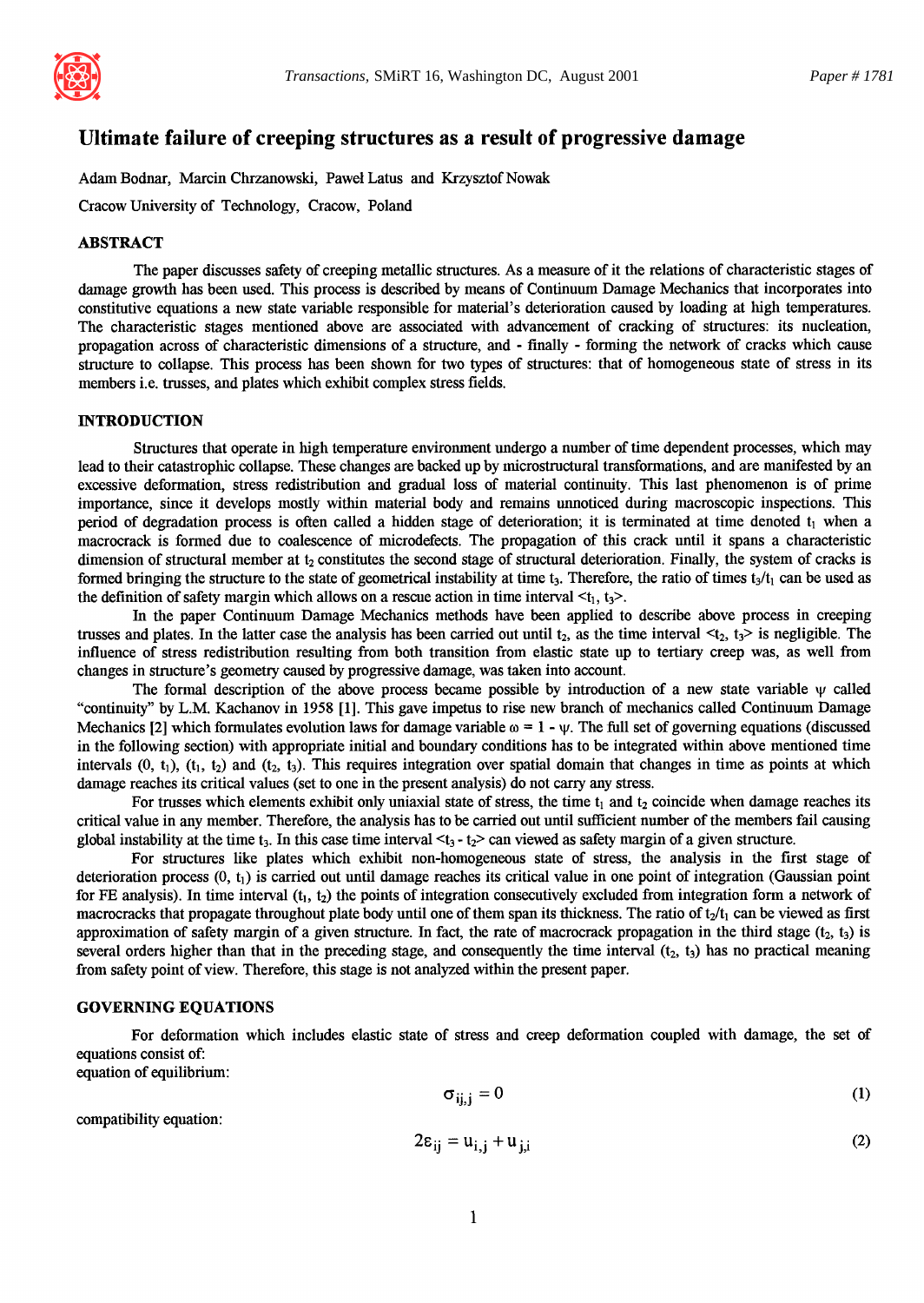constitutive equations for deformation:

$$
\varepsilon_{ij} = \varepsilon_{ij}^e + \varepsilon_{ij}^c \tag{3}
$$

$$
\varepsilon_{ij}^e = D_{ijkl}^{-1} \sigma_{kl} \tag{4}
$$

$$
\frac{\partial \varepsilon_{ij}^c}{\partial t} = \gamma \left( \frac{\sigma_{eff}}{1 - \omega} \right)^n \frac{\partial \sigma_{eff}}{\partial \sigma_{ij}}
$$
(5)

and for damage growth:

$$
\frac{\partial \omega}{\partial t} = A \left[ \alpha \max \left\{ \frac{\langle \sigma_i \rangle}{1 - \omega}, \frac{\langle -\sigma_j \rangle}{1 - h\omega} \right\} + (1 - \alpha) \frac{\sigma_{\text{eff}}}{1 - \omega} \right]^{\text{m}} \tag{6}
$$

where:  $u_i$  - displacement,  $\varepsilon_{ii}$ ,  $\varepsilon_{ii}^e$  - total, elastic and creep strain tensors, respectively,  $\sigma_{ii}$  - stress tensor,  $D_{ijkl}$  - elastic constants matrix (given by Young modulus E and Poisson ratio v),  $\sigma_{\text{eff}}$  - Huber-Mises effective stress,  $\omega$  - scalar damage parameter  $(0 \le \omega \le 1)$ ,  $\sigma_i$ ,  $\sigma_i$  - maximum principal stresses,  $\gamma$  and n - steady state creep constants, A and m - damage evolution law constants,  $\alpha$  and h - material constants reflecting failure mode, t - time.

The parameter  $\alpha$  ( $0 \le \alpha \le 1$ ) reflects the sensitivity of different materials to the failure mode. For the microdefects which are formed at grain boundaries perpendicular to principal stresses direction the  $\alpha = 1$ . In the other extreme case, when slip mechanism of failure prevails  $\alpha = 0$ . The intermediate values of  $\alpha$  (0<  $\alpha$  < 1) correspond to a mixed type of failure when both mechanisms interplay.

The parameter h ( $0 \le h \le 1$ ) is the coefficient which reflects material sensitivity to compressive stress. For  $h = 1$  the material is equally sensitive to positive and negative stresses and such material behavior will be called bilateral one. For values of h  $(0 < h < 1)$  the material will be called non-unilateral one. The discussion of the above equations can be found elsewhere.

Full analysis of the above problem should be carried out in the space of its parameters. These include: space and time distribution of loading, kinematic boundary conditions (supports and shape of a structure), and material constants. However, such an analysis is out of the scope of present paper, and partially has been already done by authors (cf. e.g. [5] ). In the present paper the material constants will be set to:  $E = 0.102 \cdot 10^6$  (MPa),  $v = 0.33$ ,  $n = 6.8$ ,  $m = 5.79$ ,  $\gamma = 1.38 \cdot 10^{-24}$ [(MPa)<sup>-n</sup> h<sup>-1</sup>],  $A = 1.08 \cdot 10^{-20}$ [(MPa)<sup>-m</sup> h<sup>-1</sup>] (Ti-6Al-2CR-2Mo alloy at temperature 675 K [6] ), and only the influence of loading value upon characteristic times will be studied for two chosen examples.

## EXAMPLE 1: TRUSS

Lets consider the truss shown in Fig. 1. The length of all vertical and horizontal bars is set to lm, whereas the cross section of bars is equal to  $1 \text{ cm}^2$ .



**Fig. 1 Truss analyzed with sequence of broken bars shown**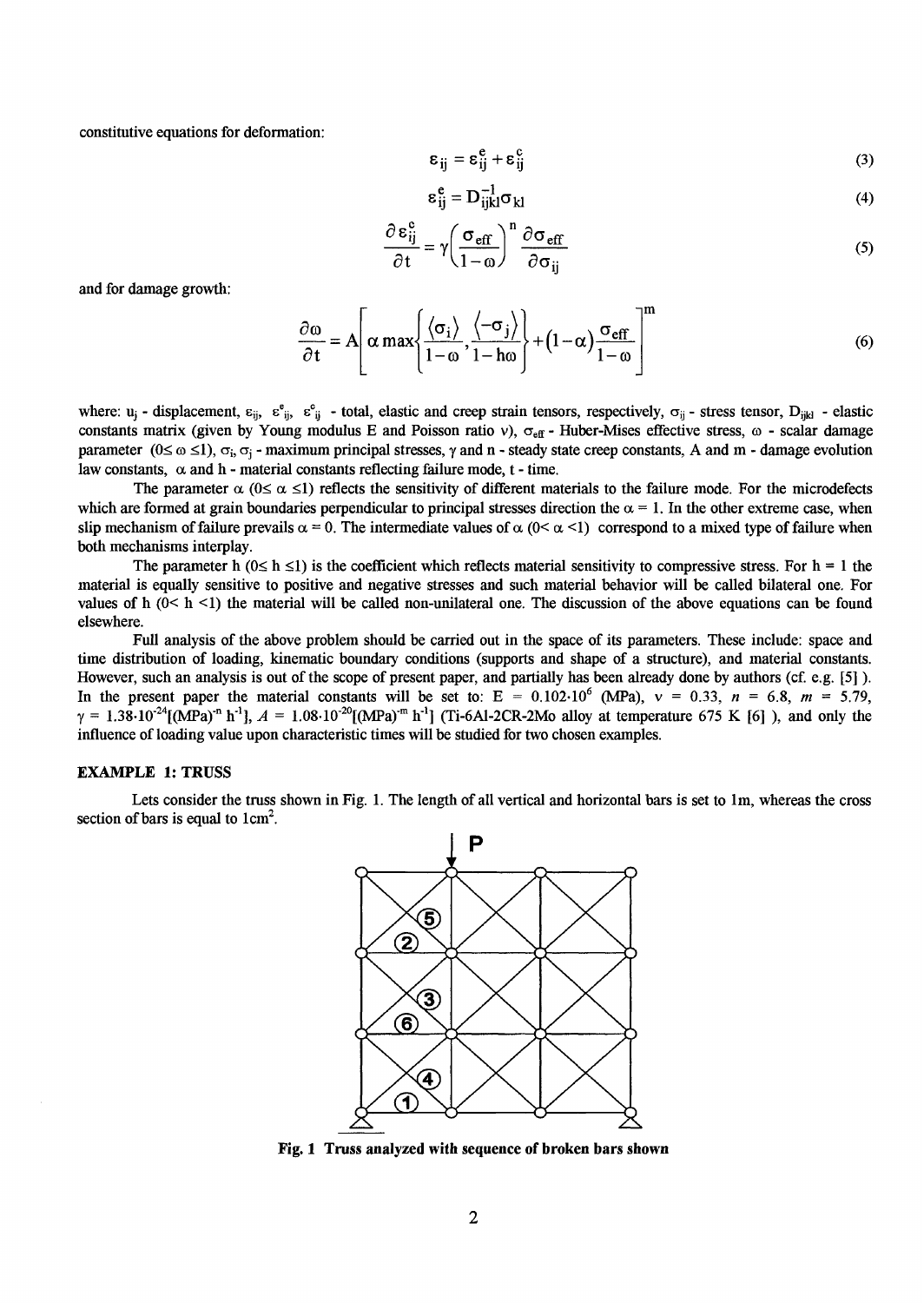Numbers in the Fig. 1 indicates the sequence in which failure of consecutive bars (for load value  $P = 60$  kN) occurs.

Table 1 gives values of time  $t_1 = t_2$  at which first bar losses its load bearing capacity caused by damage development to its critical value  $\omega = 1$ , as well the times  $t_3$  at which the truss becomes unstable.

| $P$ (kN) | $t_1 = t_2$ (hrs) | $t_3$ (hrs)    | $t_3/t_1$ |
|----------|-------------------|----------------|-----------|
| 20       | 1.8468E+09        | 4.5238E+09     | 2.4495    |
| 30       | $1.7654E + 08$    | $4.3331E+08$   | 2.4545    |
| 40       | 3.3376E+07        | 8.2039E+07     | 2.4580    |
| 50       | $9.1690E + 06$    | $2.2563E+07$   | 2.4608    |
| 60       | 3.1905E+06        | $7.8582E + 06$ | 2.4630    |

**Table 1. Times to rupture of first and last truss member** 

The progress in time of the structure's deterioration is shown in Fig. 2, in which cumulative number of fallen bars is plotted versus time (for load value  $P = 60$  kN).





## EXAMPLE 2: PLATE

The rectangular plate of thickness equal to 0.01 m and with sides of I and 2 meters length is considered. All plates edges are clamped and plate is loaded with constant uniform press p on its upper surface.

Fig. 3 shows several stages of cracking process in time interval  $lt_1$ ,  $t_2$  (one quadrant of the plate is shown only for the reason of symmetry) and actual time advancement is denoted by the dark portion of time-bar beneath of each stage. Open circle denotes the crack initiation point (center of longer side of the plate, on its upper surface), whereas the blackened triangle indicates the position of so called "through-body" crack, which proliferates throughout of plate thickness. This is the result of integration over the system of equation (1) - (6) by means of discretization (using Finite Element Method); details of numerical procedures are described elsewhere [7].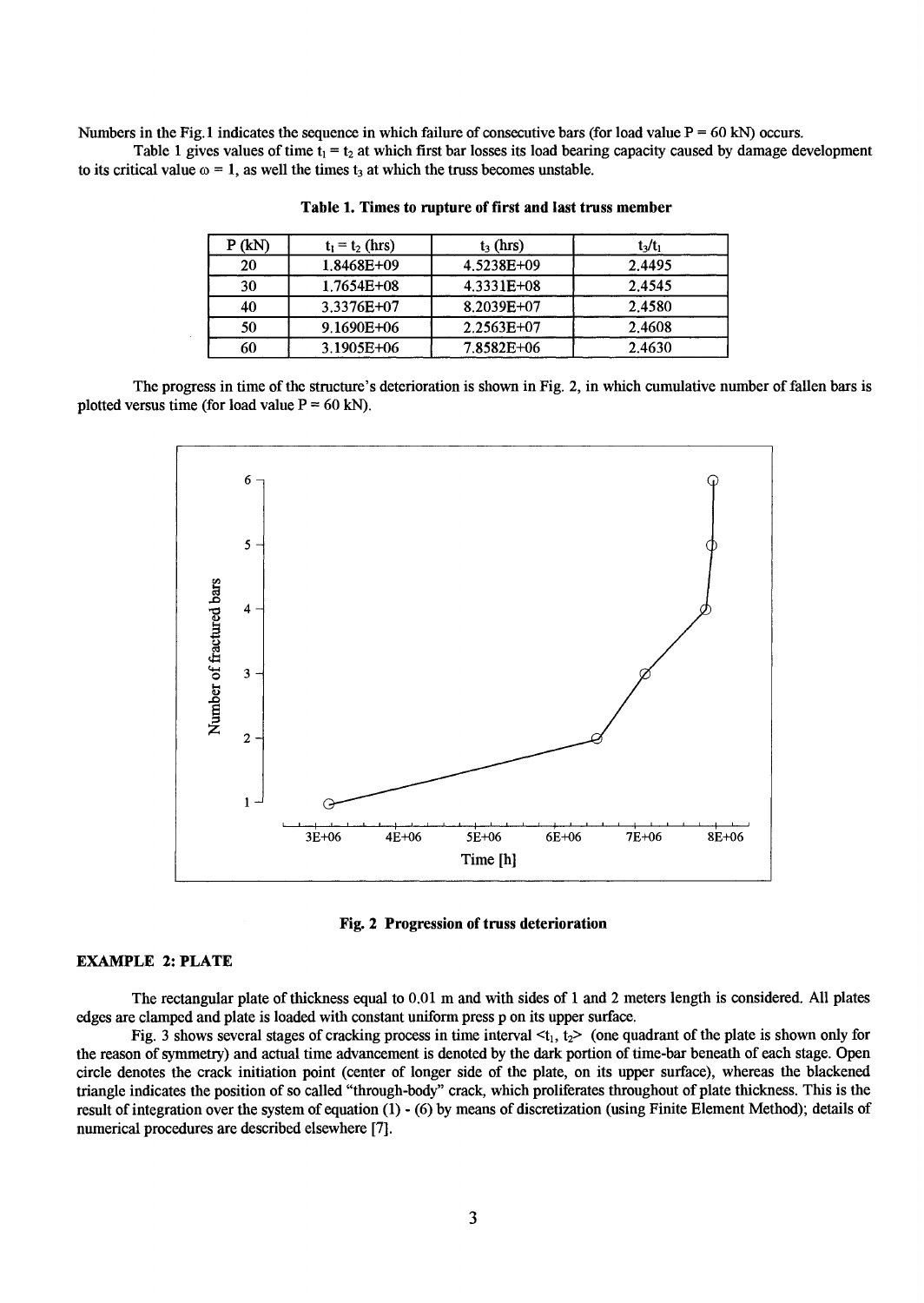

**Fig. 3** Cracking stages of the plate in time interval  $\lt t_1$ ,  $t_2$ 

**margin.**  The values of times t<sub>1</sub>, and t<sub>2</sub> for different loading levels are given in Table 2, as well as their ratio indicating safety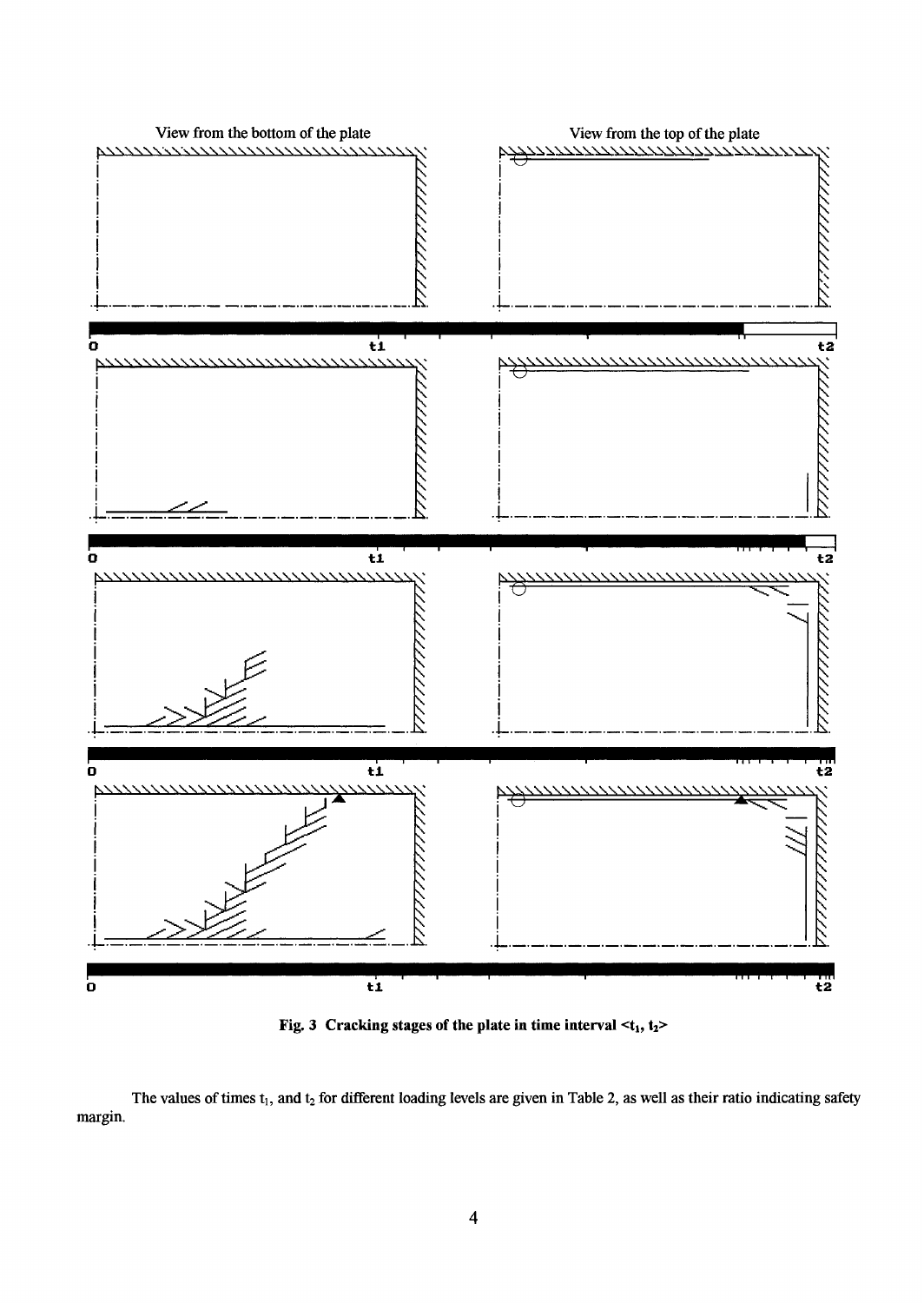| p(MPa) | $t_1$ (hrs)    | $t_2$ (hrs)    | $t_2/t_1$ |
|--------|----------------|----------------|-----------|
| 3.13   | $2.6195E + 08$ | 5.9586E+08     | 2.2747    |
| 6.26   | 4.7763E+06     | $1.0840E + 07$ | 2.2696    |
| 9.38   | 4.5898E+05     | $1.0402E + 06$ | 2.2664    |
| 12.51  | 8.7089E+04     | 1.9720E+05     | 2.2644    |

Table 2. Times of macro-crack initiation and proliferation

To demonstrate rate of deterioration process in the plate the plot of number of Gaussian points (points of integration in which damage equals one versus time is shown in Fig. 4 (for loading value of  $p = 9.38 \text{ MPa}$ ).



Fig. 4 Number of 'damaged' Gaussian points in time interval  $lt_1$ ,  $t_2$ 

### **CONCLUSIONS**

The method applied here to analyze of progressively deteriorating structures appeared to be effective: all three stages of the process can be reproduced within the frame of a one consistent description. Characteristic time instances  $t_1$ ,  $t_2$  and  $t_3$ can be evaluated and, thus, a safety margin for a structure can be established.

An interesting feature revealed in the present study is that safety margin, defined as the ratio of characteristic times, practically does not depend on the loading level. The rate of cracking for time greater than t<sub>1</sub> (onset of macrocrack propagation) can be lowered by the reduction of the load; the margin of safety remains unchanged, but the absolute vale of time remaining to final collapse will be essentially prolonged. These conclusions apply only for one set of problem parameter (material constants, boundary conditions etc.). To draw out complete conclusions requires the analysis of result to be performed in the space of problem parameters.

# **REFERENCES**

- 1. Kachanov, L.M., "On time to failure in creep conditions" (in Russian), Izv. Ak. Nauk SSSR, OTN, Vol.8, 1958, pp. 26-31.
- 2. Janson, J., Hult, J., "Fracture mechanics and damage mechanics a combined approach", J. Mech. Appl., Vol.1, 1977, pp.69-84.